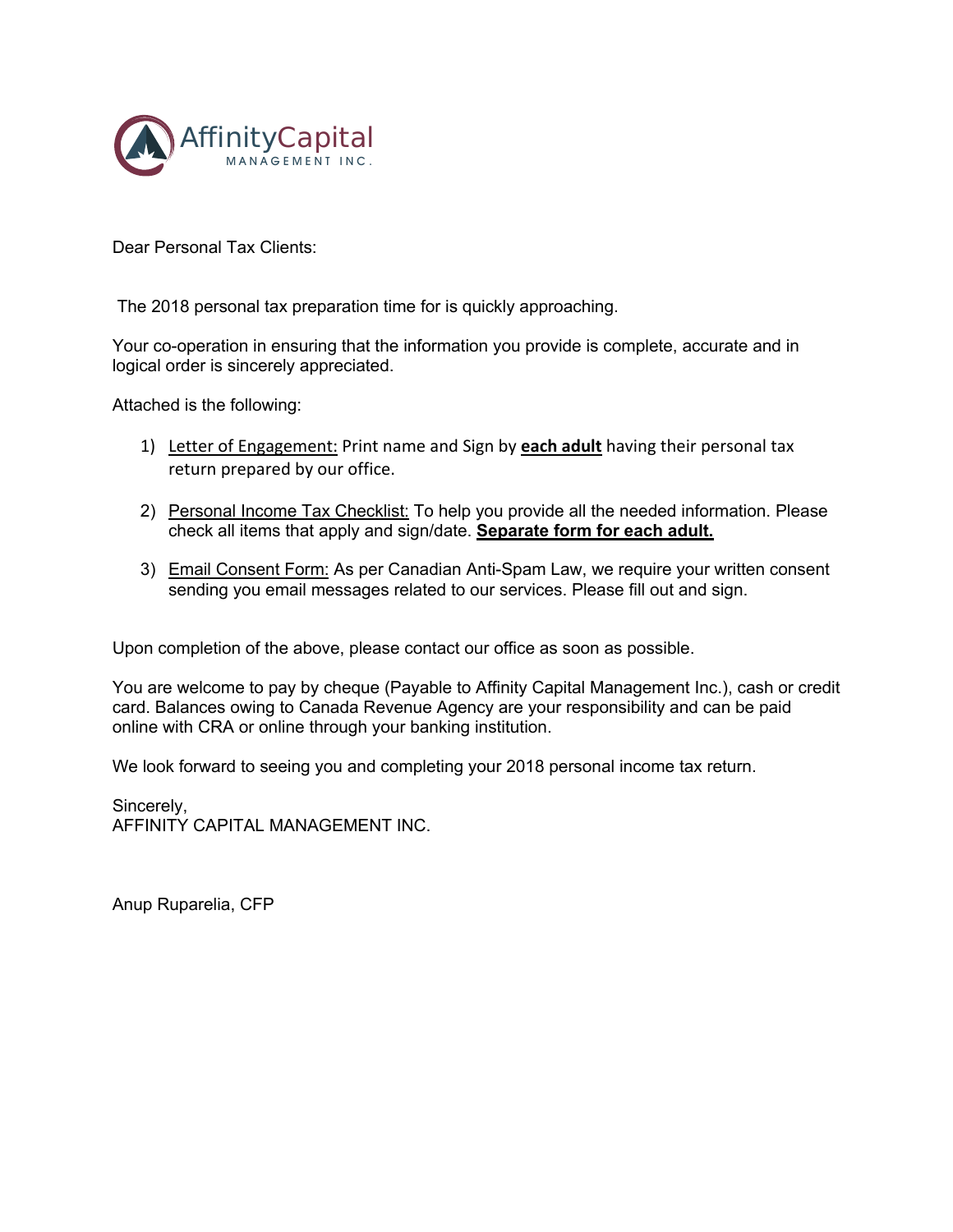

## **PLEASE SIGN AND RETURN WITH YOUR TAX INFORMATION**

**Letter Of Engagement**

Dear Personal Tax Clients:

The purpose of this letter is to outline the nature of our involvement with the preparation of your Personal Income Tax Return for the 2018 taxation year.

It is understood and/or acknowledge that:

a) The accuracy of the information and completeness of the representations reflected in your Return is your responsibility under the Income Tax Act. You acknowledge that the information supplied to us is, to your knowledge, correct and complete, and fully discloses all of your reporting requirements under the Income Tax Act;

b) You confirm that you have provided us with all income and deduction items to be included in your Return and that they are correct and complete. You confirm that all sources of income have been disclosed, all deductions were incurred to earn income, and all credits claimed are supported by receipts;

c) We will not audit, review or otherwise attempt to verify the accuracy or completeness of such information. However, we may ask for clarification of information if the need arises;

d) If you owned certain property outside of Canada totaling more than \$100,000 at any time during 2018, it may be necessary for you to declare such ownership in your tax return(s). There are substantial fines and penalties for noncompliance;

e) You are not aware of any illegal or possibly illegal acts for which you have not disclosed to us and all facts related thereto;

f) Business statements included in your Personal Income Tax Return have not been audited and are, therefore, solely for your use and are not to be represented to a third party without our prior consent;

g) We recommend that you provide us with copies of any correspondence you receive from CRA immediately. In many cases, reply deadlines apply, and if not met, proposed assessments or reassessments may be issued or opportunities to challenge issues may be lost.

h) Should your file be audited by Canada Revenue Agency and our office is required to assist, an additional invoice will be issued to you based on time spent.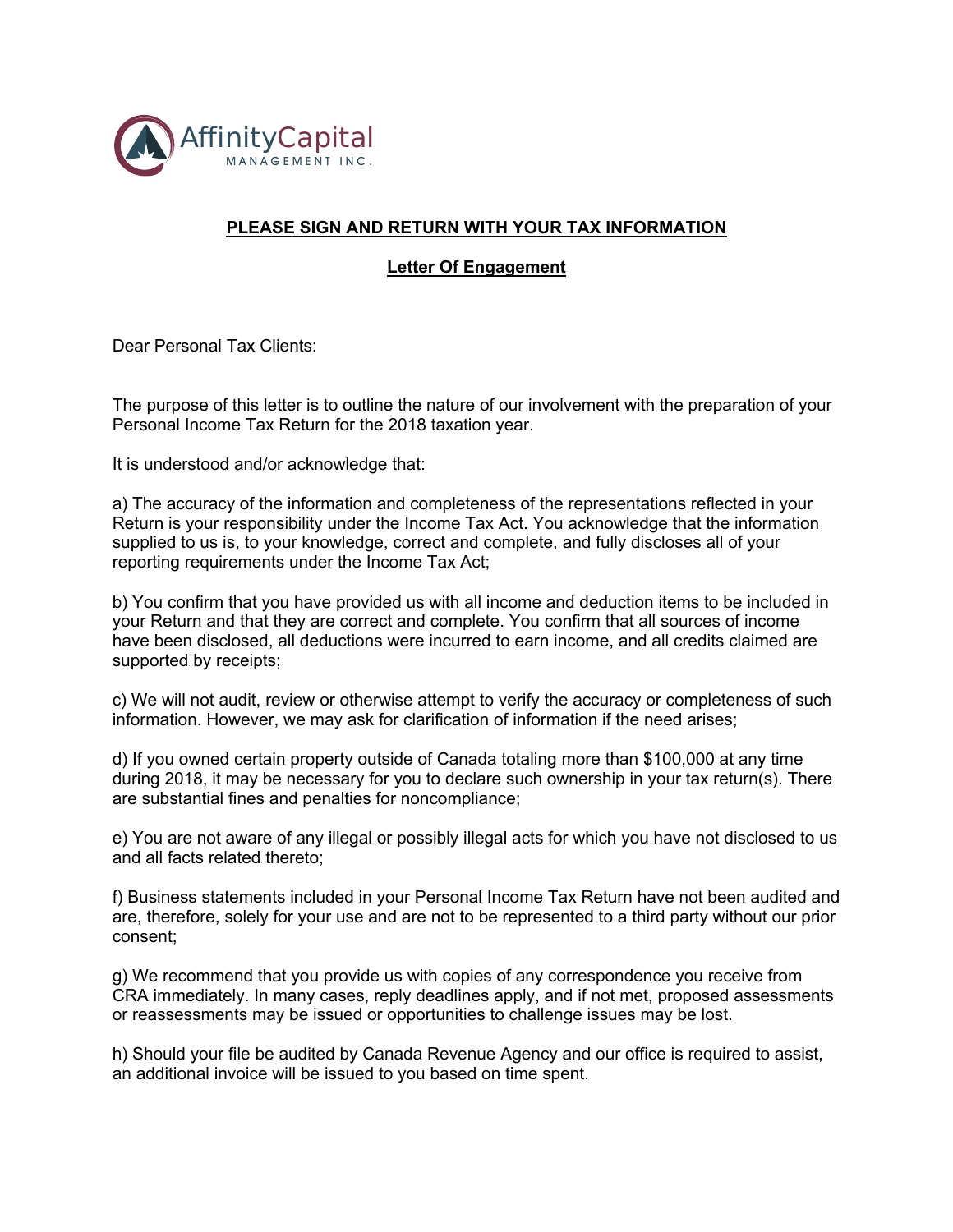Please ensure that the receipts returned to you are retained in your records should Canada Revenue Agency require to see a copy. In addition, by law, receipts must be retained for a period of seven (7) years.

Either party may terminate this agreement immediately upon written notice.

#### **FEES**

Upon completion of your Income Tax Return or after providing advice or other service on any matters respecting the same, we will render you an invoice for services at our usual billing rates. It is agreed that this invoice will be paid upon receipt. Any amounts outstanding will be charged interest at 1% per month.

#### LIMITATION OF LIABILITY

The liability of Affinity Capital Management Inc. and Anup Ruparelia to you (and your family) for any claim related to professional services provided pursuant to this engagement letter in either contract, negligent misrepresentation or tort, including the proprietor, officers or employees of our firm shall be strictly limited to the amount invoiced. No claim shall be brought against Affinity Capital Management Inc. in contract, negligent misrepresentation or tort more than One year (from the date of Notice of Assessment) after the services were completed or terminated under this engagement.

If the services and terms as outlined are acceptable to you, please sign the copy of this letter in the space provided and return it to our office with your personal income tax information.

We appreciate the opportunity to be of service to you.

Sincerely, AFFINITY CAPITAL MANGEMENT INC.

Anup Ruparelia, CFP

Please have this Engagement Letter signed by each adult party having their 2018 personal income tax return prepared by our office. Thank you.

The services and terms set out are agreed:

| <b>PRINT NAME:</b> | SIGNATURE: |  |  |
|--------------------|------------|--|--|
|                    |            |  |  |
|                    |            |  |  |
|                    |            |  |  |
|                    |            |  |  |

| <b>DATI</b><br>$\sim$<br>- |
|----------------------------|
|----------------------------|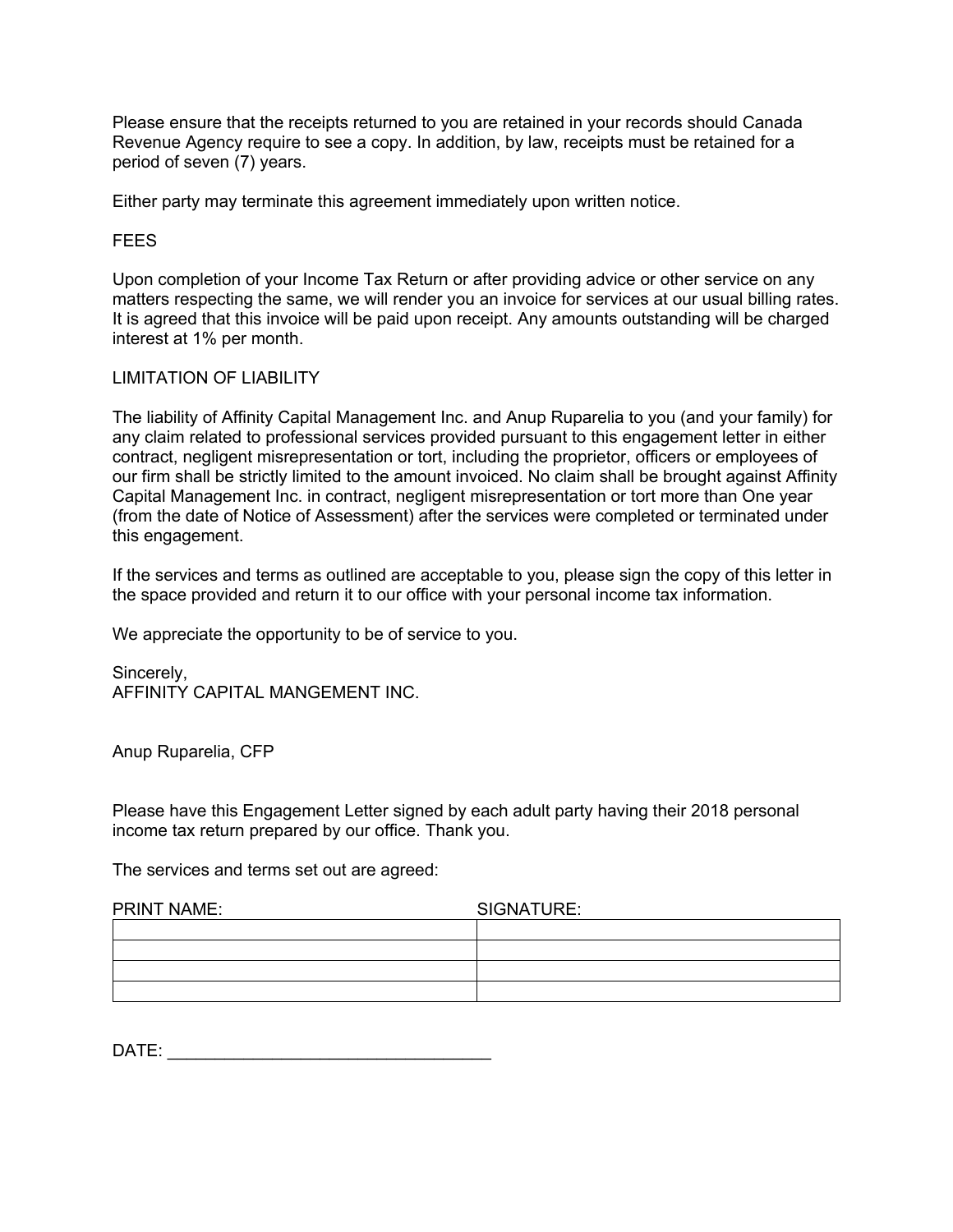

### **2018 PERSONAL INCOME TAX CHECKLIST To be filled out by each individual taxpayer**

| <b>NAME:</b><br><b>EMAIL:</b>                                                                                                                                                                                                                                                                                                                              | <b>PHONE #:</b><br><b>SIN#:</b><br>Date of Birth: |                |                  |                   |  |
|------------------------------------------------------------------------------------------------------------------------------------------------------------------------------------------------------------------------------------------------------------------------------------------------------------------------------------------------------------|---------------------------------------------------|----------------|------------------|-------------------|--|
|                                                                                                                                                                                                                                                                                                                                                            |                                                   | <b>GENERAL</b> |                  |                   |  |
| Do you want to receive a full copy of your tax return by email?<br>Change in Marital Status or Name? (if yes, state date of change)<br>Dependants: (Can include Parents, Grandparents, Niece/Nephew living with you)                                                                                                                                       |                                                   |                | YES NO<br>YES NO |                   |  |
| <b>Name</b>                                                                                                                                                                                                                                                                                                                                                | <b>SIN</b>                                        | Date of Birth  | Relationship     | <b>Net Income</b> |  |
|                                                                                                                                                                                                                                                                                                                                                            |                                                   |                |                  |                   |  |
|                                                                                                                                                                                                                                                                                                                                                            |                                                   |                |                  |                   |  |
|                                                                                                                                                                                                                                                                                                                                                            |                                                   |                |                  |                   |  |
|                                                                                                                                                                                                                                                                                                                                                            |                                                   |                |                  |                   |  |
| Are you a Canadian citizen?                                                                                                                                                                                                                                                                                                                                |                                                   |                | YES NO           |                   |  |
| Do you authorize CRA to provide your information to Elections Canada?                                                                                                                                                                                                                                                                                      |                                                   |                | YES NO           |                   |  |
| Did you move in 2018? (please provide a summary of moving expenses incurred)                                                                                                                                                                                                                                                                               |                                                   |                | YES NO           |                   |  |
| Did you acquire a house in 2018?                                                                                                                                                                                                                                                                                                                           |                                                   |                | YES NO           |                   |  |
| Is it your first house?                                                                                                                                                                                                                                                                                                                                    |                                                   |                | YES NO           |                   |  |
| Did you sell your principal residence or other real property?                                                                                                                                                                                                                                                                                              |                                                   |                | YES NO           |                   |  |
| (Please provide details) (Includes Bonds, Cottage, Houses, Other personal propertyetc.)                                                                                                                                                                                                                                                                    |                                                   |                |                  |                   |  |
| Any Change of Use of Real Property? (Residence to Rental or visa-versa)                                                                                                                                                                                                                                                                                    |                                                   |                | YES NO           |                   |  |
| Any rent or property tax paid for 2018? (if yes, state which one & provide amounts)                                                                                                                                                                                                                                                                        |                                                   |                | YES NO           |                   |  |
| Any 2018 Tax Instalment Payment Summary from CRA                                                                                                                                                                                                                                                                                                           |                                                   |                | YES NO           |                   |  |
| Notice of (RE)Assessment for Prior Tax Year?                                                                                                                                                                                                                                                                                                               |                                                   |                | YES NO           |                   |  |
| Notice of (RE)Assessment for other years if not already provided?                                                                                                                                                                                                                                                                                          |                                                   |                | YES NO           |                   |  |
|                                                                                                                                                                                                                                                                                                                                                            |                                                   | <b>FOREIGN</b> |                  |                   |  |
| Do you own foreign property with a cost greater than CDN \$100,000 but less                                                                                                                                                                                                                                                                                |                                                   |                | YES NO           |                   |  |
| than \$250,000?                                                                                                                                                                                                                                                                                                                                            |                                                   |                |                  |                   |  |
| If yes, please provide details of foreign properties. Need to fill out T1135 Form<br>Do you own foreign property with a cost greater than CDN \$250,000?<br>If yes, please provide details of foreign properties (monthly investment statements if applicable)                                                                                             |                                                   |                | YES NO           |                   |  |
| Foreign Property includes:<br>• Shares and Bonds of foreign companies / foreign governments (held in Canadian or foreign investment account)<br>• Funds in foreign bank accounts<br>• Real estate situated outside Canada (except if owned exclusively for personal use)<br>• Interest in non-resident trusts / Interest or units in offshore mutual funds |                                                   |                |                  |                   |  |

| Are you a Citizen or Resident of the United States? Please provide details. | YES NO |  |
|-----------------------------------------------------------------------------|--------|--|
| Did you work in the United States in 2018?                                  | YES NO |  |
| If yes to either of the above, is a US Tax Return being filed?              | YES NO |  |

.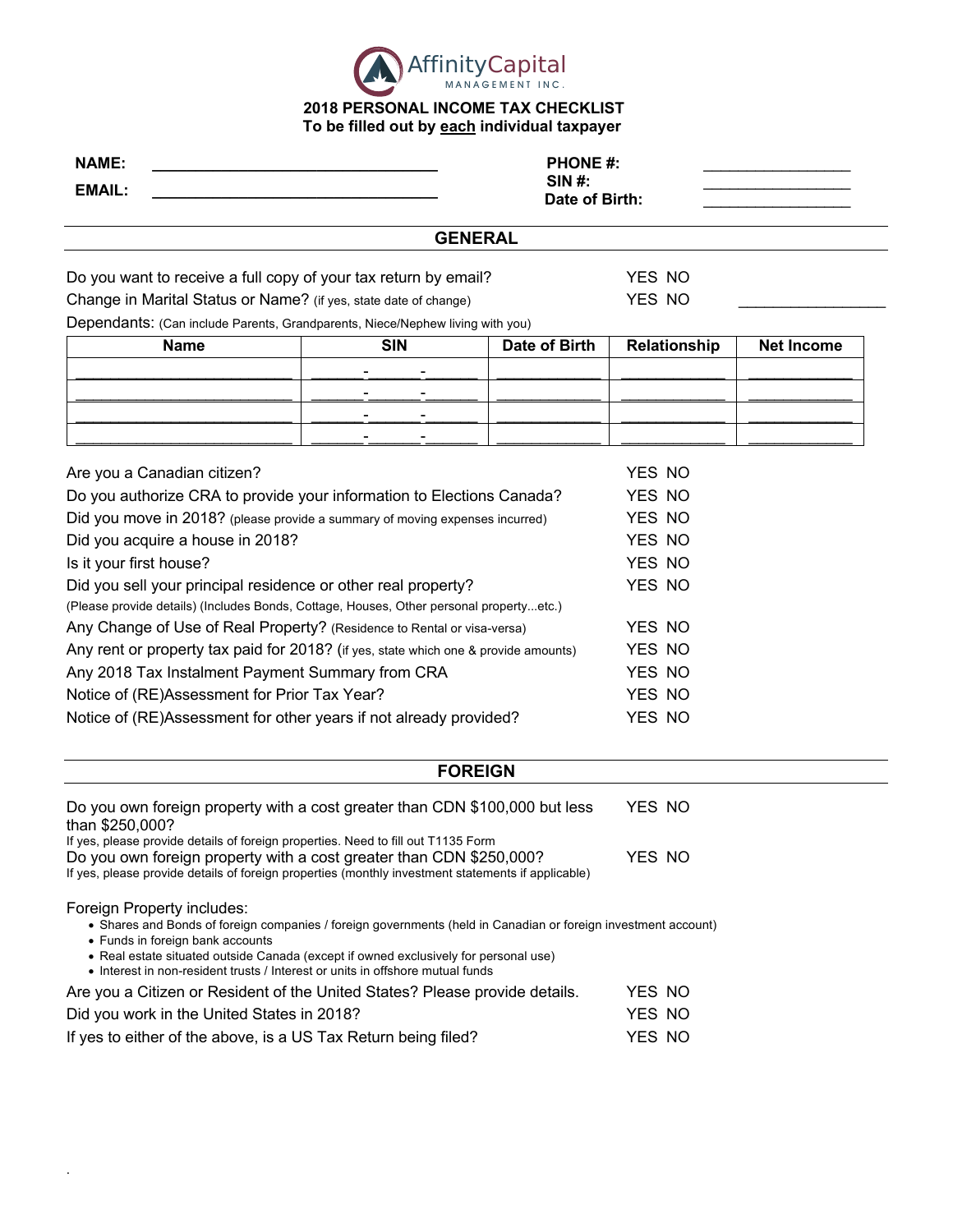| INCOME & INVESTMENTS (If TES to any questions below, please provide details)                                                  |        |  |  |  |
|-------------------------------------------------------------------------------------------------------------------------------|--------|--|--|--|
| Employment/Commission (T4, T4A, T4PS)                                                                                         | YES NO |  |  |  |
| Investment (T3, T5, T5013, T5008)                                                                                             | YES NO |  |  |  |
| Pension (T4A, T4RSP, T4RIF, T4AOAS, T4AP, Foreign, Other)                                                                     | YES NO |  |  |  |
| Universal Child Care Benefit (RC 62)                                                                                          | YES NO |  |  |  |
| Any Disposition of Investments during the Year? (attach summary)                                                              | YES NO |  |  |  |
| Any Realized Gains / Losses (provide summary from broker/advisor)                                                             | YES NO |  |  |  |
| Bitcoin or Other Cryptocurrency Transactions (attach details)                                                                 | YES NO |  |  |  |
| Other income. (please provide details)                                                                                        | YES NO |  |  |  |
| Rental Income. (attach income & expense summary)                                                                              | YES NO |  |  |  |
| [Please call us at (416) 333-8625 to obtain template if needed.]                                                              |        |  |  |  |
| Business Income. (attach income and expense summary)                                                                          | YES NO |  |  |  |
| [Please call us at (416) 333-8625 to obtain template if needed.]                                                              |        |  |  |  |
| Internet Business Income (Website/Pages/Apps generating income)<br>(Please provide details)                                   | YES NO |  |  |  |
| DEDUCTIONS (if YES to any questions below, please provide details)                                                            |        |  |  |  |
|                                                                                                                               |        |  |  |  |
| Employment expenses. (provide summary and a signed T2200)<br>[Please call us at (416) 333-8625 to obtain template if needed.] | YES NO |  |  |  |
| RRSP Contribution. (provide contribution slips)                                                                               | YES NO |  |  |  |
| Home buyers plan - Withdrawal / Repayment                                                                                     | YES NO |  |  |  |
| <b>Childcare Expenses</b>                                                                                                     | YES NO |  |  |  |
| <b>Support Payments</b>                                                                                                       | YES NO |  |  |  |
| Union or professional dues (only if not included on T4 already)                                                               | YES NO |  |  |  |
| <b>Accounting Fees</b>                                                                                                        | YES NO |  |  |  |
| <b>Investment Carrying Costs - Interest Expense</b>                                                                           | YES NO |  |  |  |
| Investment Carrying Costs - Investment Management Fees                                                                        | YES NO |  |  |  |
|                                                                                                                               |        |  |  |  |
| <b>CREDITS (if YES to any questions below, please provide details)</b>                                                        |        |  |  |  |
| Interest on eligible Student Loan                                                                                             | YES NO |  |  |  |
| Tuition Fees / Examination Fees (T2202)                                                                                       | YES NO |  |  |  |
| Tuition Fees / Examination Fees from dependent(T2202)                                                                         | YES NO |  |  |  |
| [If you are planning to transfer tuition credits from your child to yourself, please have the child sign the T2202]           |        |  |  |  |
| Charitable Donations / Political Contributions (Please provide summary)                                                       | YES NO |  |  |  |
| Medical Expenses for self and dependents**(Please provide summary)                                                            | YES NO |  |  |  |
| Disability Tax Credit for self or dependents (signed T2201 if first time of claim)                                            | YES NO |  |  |  |
|                                                                                                                               |        |  |  |  |

**INCOME & INVESTMENTS (if YES to any questions below, please provide details)**

#### Please read carefully, date and sign below:

I certify that the information given to **AFFINITY CAPITAL MANAGEMENT INC.** to prepare my income tax return and any documents attached are correct, complete and fully disclose my income and deductions to which I am entitled. I am aware it is a serious offence to give false or misleading information. I understand that I am responsible for retaining copies of my tax returns and supporting documentation. I understand that I bear responsibility for tax, interest or penalties assessed by CRA due to the disallowance of any deductions or exclusions, or the taxation of any unreported income. I understand that **AFFINITY CAPITAL MANAGEMENT INC.** will not audit, review or otherwise attempt to verify the accuracy or completeness of this information.

Signature\_\_\_\_\_\_\_\_\_\_\_\_\_\_\_\_\_\_\_\_\_\_\_\_\_\_\_\_\_\_\_\_\_\_\_\_ Date: \_\_\_\_\_\_\_\_\_\_\_\_\_\_\_\_\_\_\_\_\_\_\_\_\_\_\_\_\_

*The objective of this checklist is to help you keep your tax affairs organized. This checklist is not intended to provide, and should not be construed as providing, individual, tax, legal or investment advice, nor is it meant to cover all of your tax or other relevant considerations.*

\*\*Medical expenses include private health plans, prescriptions, attendant care costs and nursing homes